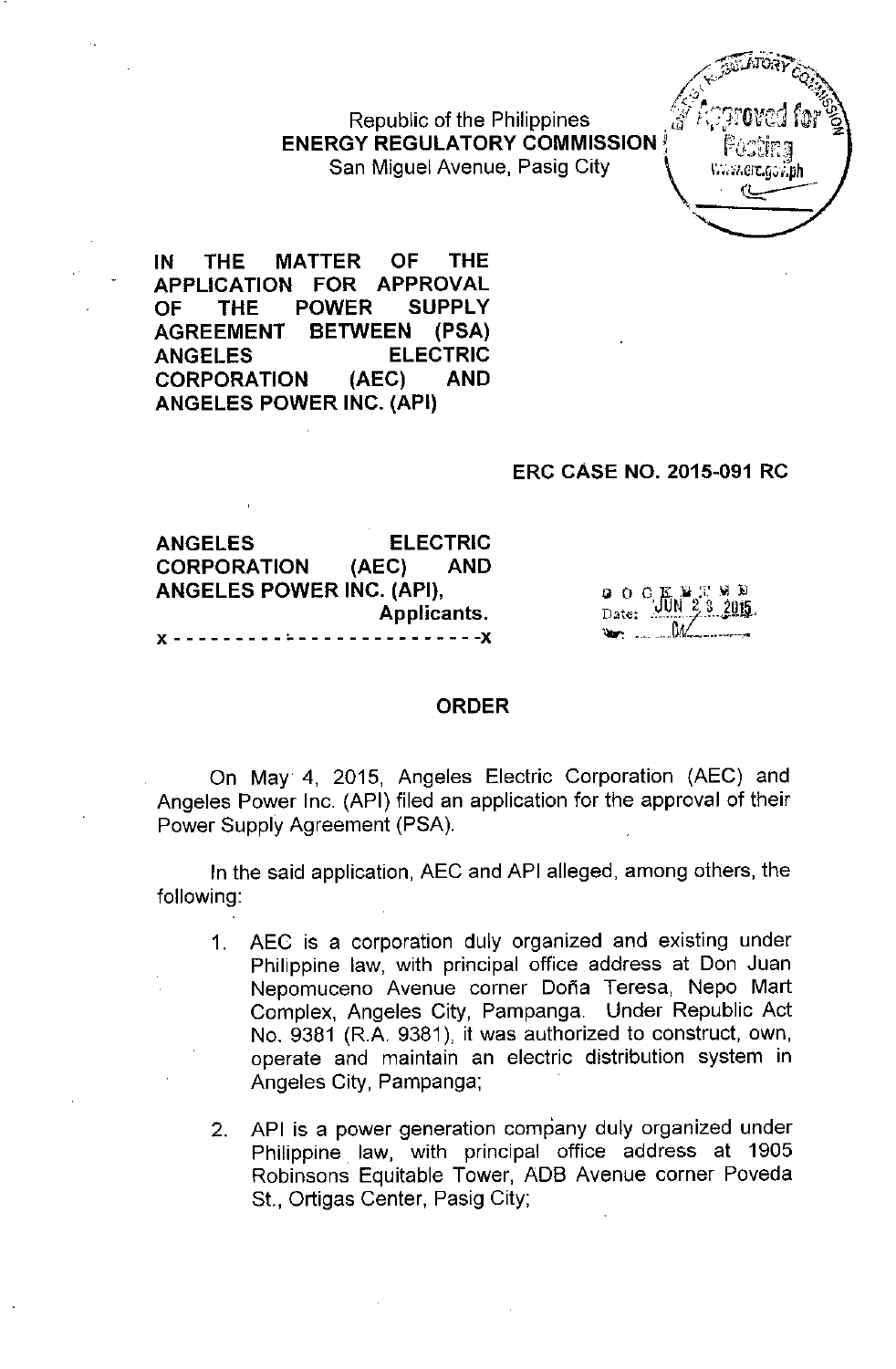SUPPLIER A (ANGELES POWER INC.)

TEST PERIOD: APRIL 2014 POWER BILL

- 3. AEC currently sources its power supply from the following power provider: a) GNPower Mariveles Co. Ltd. (GNPOWER) under a Power Purchase and Sale Agreement (PPSA [72 MW baseload]) expiring on February 26, 2029; b) Angeles Power Inc. (22MW-peaking) under an Amended Electricity Purchase Agreement (AEPA) expiring on December 25, 2016; and c) the rest (imbalance) from the Wholesale Electricity Spot Market (WESM);
- 4. Considering that AEC's AEPA with API is due to expire on December 25, 2016, AEC issued requests for proposals to several power suppliers. The request solicited proposals for the supply of 22 MW of peak power for a term of at least ten (10) years. AEC is to select a power supplier under a least cost approach and on terms most advantageous to AEC',
- 5. All of the three (3) potential power suppliers with peaking power plants responded to the invitation to submit proposals. Out of the three (3) power suppliers who responded, one (1) power supplier submitted a nonresponsive offer. Thus, only two (2) power suppliers were considered in the selection process;
- 6. The evaluations conducted on the offers received disclosed the following results:

SUPPLIER B

| <b>CONSUMPTION:</b>       | 5,089,427 | kWh    |       |                       |                       |           |          |       |               |
|---------------------------|-----------|--------|-------|-----------------------|-----------------------|-----------|----------|-------|---------------|
| <b>Basic Charges:</b>     |           | Rate   |       | Amount                | <b>Basic Charges:</b> |           | Rate     |       | Amount        |
| Capacity Fee (P/kW)       | 22,000    | 286.50 | l P   | 6,303,000.00          | Capacity Fee (P/kW)   | 22,000    | 366.67 P |       | 8,066,740.00  |
| O&M Fees:                 |           |        |       |                       | <b>O&amp;M Fees:</b>  |           |          |       |               |
| Fixed (P/kW)              | 22,000    | 411.51 |       | 9,053,220.00          | Fixed (P/kW)          | 22,000    | 415.57   |       | 9,142,540.00  |
| Variable (P/kWh)          | 5,089,427 | 0.4786 |       | 2,435,799.76          | Variable (P/kWh)      | 5,089,427 | 0.4011   |       | 2,041,369.17  |
| Energy Fee (P/kWh)        | 5,089,427 | 7.3841 |       | 37,580,837.91         | Energy Fee (P/kWh)    | 5,089,427 | 7.1168   |       | 36,220,434.07 |
| TOTAL                     |           |        |       | 55,372,857.67         | TOTAL                 |           |          | о     | 55,471,083.24 |
| Average Rate (P/kWh)      |           |        |       | 10.88                 | Average Rate (P/kWh)  |           |          |       | 10.90         |
| Add: Line Loss            |           |        |       | Add: Line Loss        |                       |           |          | 0.07  |               |
| Average Rate (P/kWh)<br>Р |           |        | 10.88 | (Average Rate (P/kWh) |                       |           |          | 10.97 |               |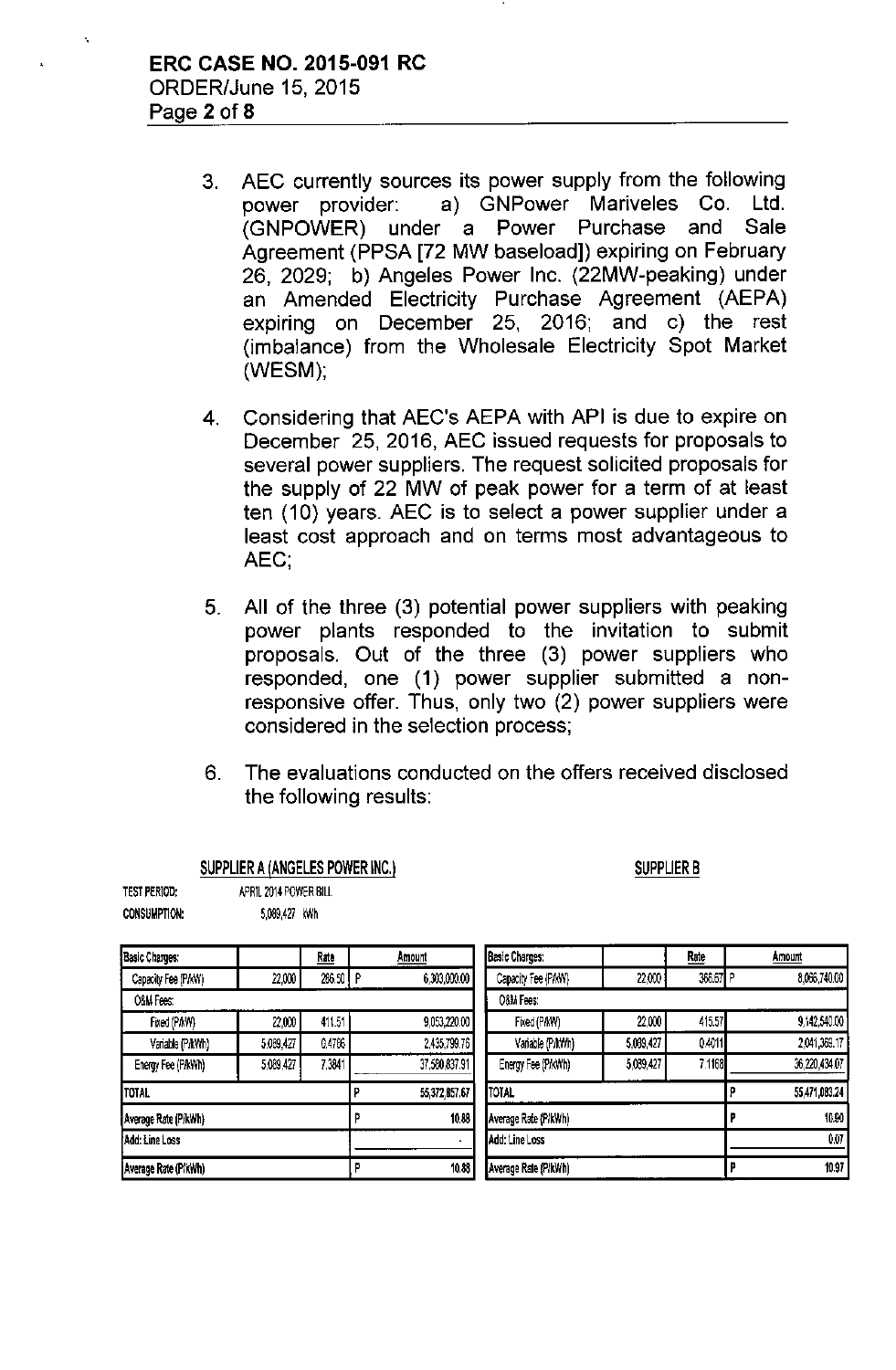$\mathbf{r}$ 

- 7. AEC selected API as the winning power supplier as it found the latter's offer to be the least cost supply. In addition, it gave AEC a more secure and reliable power supply considering that API is embedded to AEC's distribution system;
- 8. On March 24, 2015, AEC and API entered into a PSA whereby API will supply to AEC 22 MW of peaking power commencing from the December 26, 2016 to December 25, 2026. The salient provisions of the said PSA are as follows:

| <b>Tariff Components</b>          | Rate                                                                                                  |  |  |  |
|-----------------------------------|-------------------------------------------------------------------------------------------------------|--|--|--|
| Fee<br>Capacity<br>(PhP/kW/Month) | 286.50 x Contracted Capacity or<br>Registered Maximum demand,<br>whichever is higher                  |  |  |  |
| Fixed<br>O&M,<br>(PhP/kW/Month)   | 410.34 x CPI adjustment x Contracted<br>Capacity or Registered Maximum<br>Demand, whichever is higher |  |  |  |
| Variable<br>O&M,<br>(PhP/kWh)     | 0.4772 x CPI Adjustment x Actual<br>kWhrs                                                             |  |  |  |
| Energy Fee (PhP/kWh)              | 0.2597 liter/kWhr x Actual Cost of<br><b>Bunker Consumed x Actual kWhrs</b>                           |  |  |  |

"Forced **Outage -** In case SELLER experiences forced outage when dispatched by BUYER, SELLER shall procure replacement power from an alternative source and BUYER shall accordingly pay for the replacement power at the same tariff rates provided herein. Any incremental cost shall be borne by the SELLER.";

9. A rate impact simulation of the PSA on AEC's Generation Charge for May 2014 billing period disclosed the following results: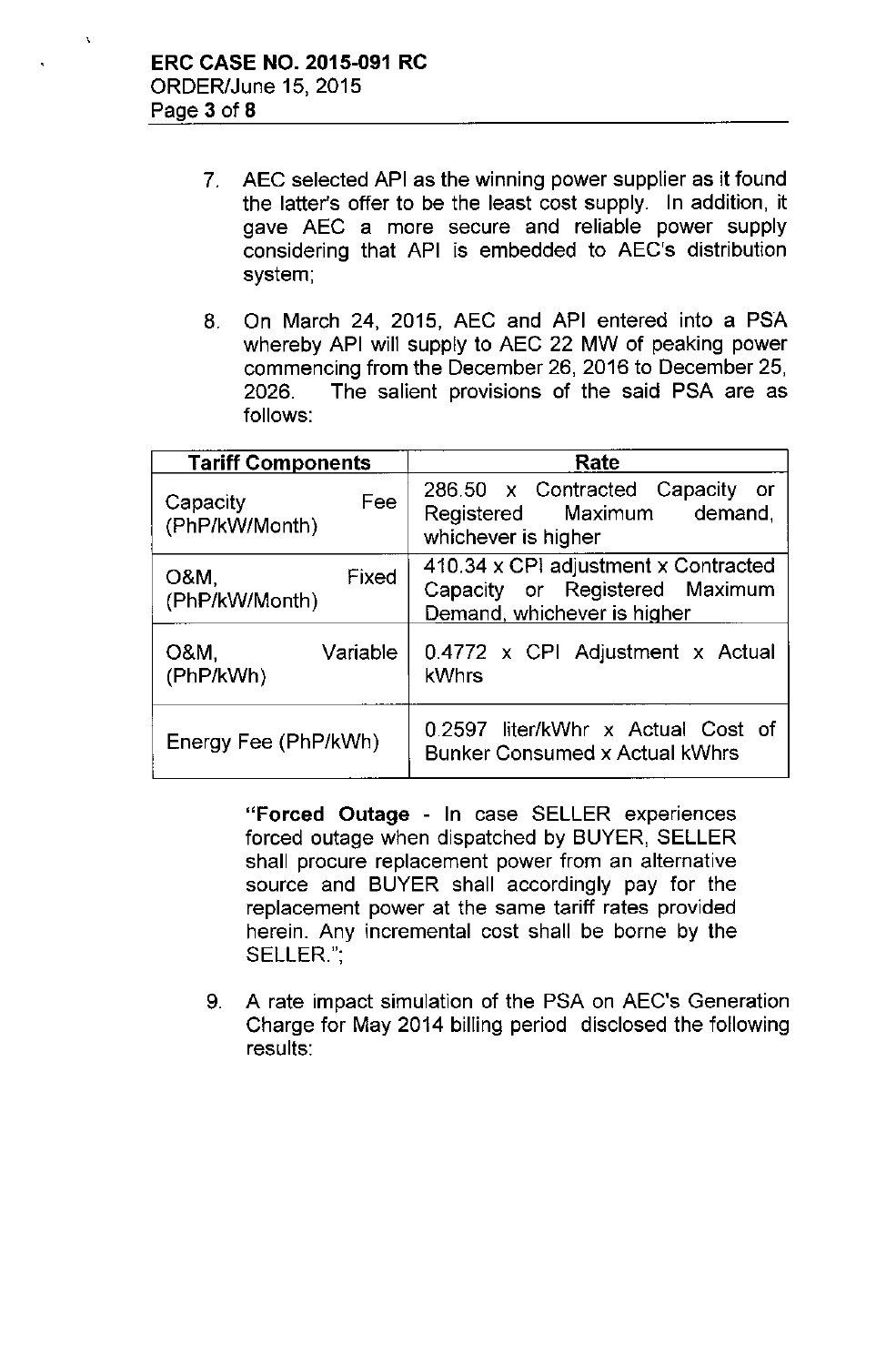| <b>ACTUAL:</b>                        |                                                 |                                                 | <u> 1911 - Imir Avit Vit Beetigeb Generation I varia</u> |                  |           |
|---------------------------------------|-------------------------------------------------|-------------------------------------------------|----------------------------------------------------------|------------------|-----------|
|                                       | <b>MAY 2014 BILLING (ÁPRIL '14 POWER BILLS)</b> |                                                 |                                                          |                  |           |
| <b>SUPPLIERS</b>                      |                                                 | <u>AMOUNT</u>                                   | <b>ENERGY</b>                                            | <b>Ave P/kWh</b> |           |
|                                       |                                                 |                                                 |                                                          |                  |           |
| <b>GNPOWER</b>                        | Р                                               | 137,246,470.05                                  | 31,216,571                                               | Р                | 4.3966    |
| <b>WESM</b>                           |                                                 | 61,972,303.16                                   | 8,392,410                                                |                  | 7.3843    |
| <b>API</b>                            |                                                 | 60,746,730.51                                   | 5,089,427                                                |                  | 11.9359   |
| <b>TOTAL</b>                          | P                                               | 259,965,503.72                                  | 44,698,408                                               |                  | 5.8160    |
| LESS: 50% PPD (GNPOWER)               |                                                 | (593,620.06)                                    |                                                          |                  |           |
| <b>NET GENERATION COST</b>            | Р                                               | 259,371,883.66                                  | 44,698,408                                               |                  |           |
|                                       |                                                 |                                                 |                                                          |                  |           |
| <b>BLENDED GENERATION RATE(P/kWh)</b> |                                                 |                                                 |                                                          | ₽                | 5.8027    |
| <b>PROPOSED:</b>                      |                                                 |                                                 |                                                          |                  |           |
|                                       |                                                 |                                                 |                                                          |                  |           |
|                                       |                                                 | <u>MAY 2014 BILLING (ÁPRIL '14 POWER BILLS)</u> |                                                          |                  |           |
| <b>SUPPLIERS</b>                      |                                                 | AMOUNT                                          | <b>ENERGY</b>                                            |                  | Ave P/kWh |
|                                       |                                                 |                                                 |                                                          |                  |           |
| <b>GNPOWER</b>                        | P                                               | 137,246,470.05                                  | 31,216,571                                               | P                | 4.3966    |
| <b>WESM</b>                           |                                                 | 61,972,303.16                                   | 8,392,410                                                |                  | 7.3843    |
| API                                   | P                                               | 55,372,857.67                                   | 5,089,427                                                |                  | 10.8800   |
| <b>TOTAL</b>                          | P                                               | 254,591,630.88                                  | 44,698,408                                               |                  | 5.6958    |
| LESS: 50% PPD (GNPOWER)               |                                                 | (593,620.06)                                    |                                                          |                  |           |
| <b>NET GENERATION COST</b>            |                                                 | 253,998,010.82                                  | 44,698,408                                               |                  |           |
|                                       |                                                 |                                                 |                                                          |                  |           |
| <b>BLENDED GENERATION RATE(P/kWh)</b> |                                                 |                                                 |                                                          | Р                | 5.6825    |

| <b>RATE IMPACT ON BLENDED GENERATION RATE</b> |  |  |
|-----------------------------------------------|--|--|
|                                               |  |  |

- 10. AEC and API submitted the following documents in support of the instant application:
	- a. Power Supply Agreement (PSA);
	- b. Details of PSA:
		- b.1. Executive Summary
		- b.2. Sources of Funds/Financial Plans
			- 2.1. DebUEquity Ratio
			- 2.2. Project Cost
			- 2.3. Annual Interest
			- 2.4. Computation of Return on Investment/WACC
			- 2.5. Certification from the Bank/Lending Institution specifying the principal amortization, term and interest during the cooperation period of the loan agreement
		- b.3. Purchased Power Rate
			- 3.1. Breakdown of the base prices of Operation and Maintenance, Capacity Fee, Fixed Operation Fee, and Energy Fee (provide computations)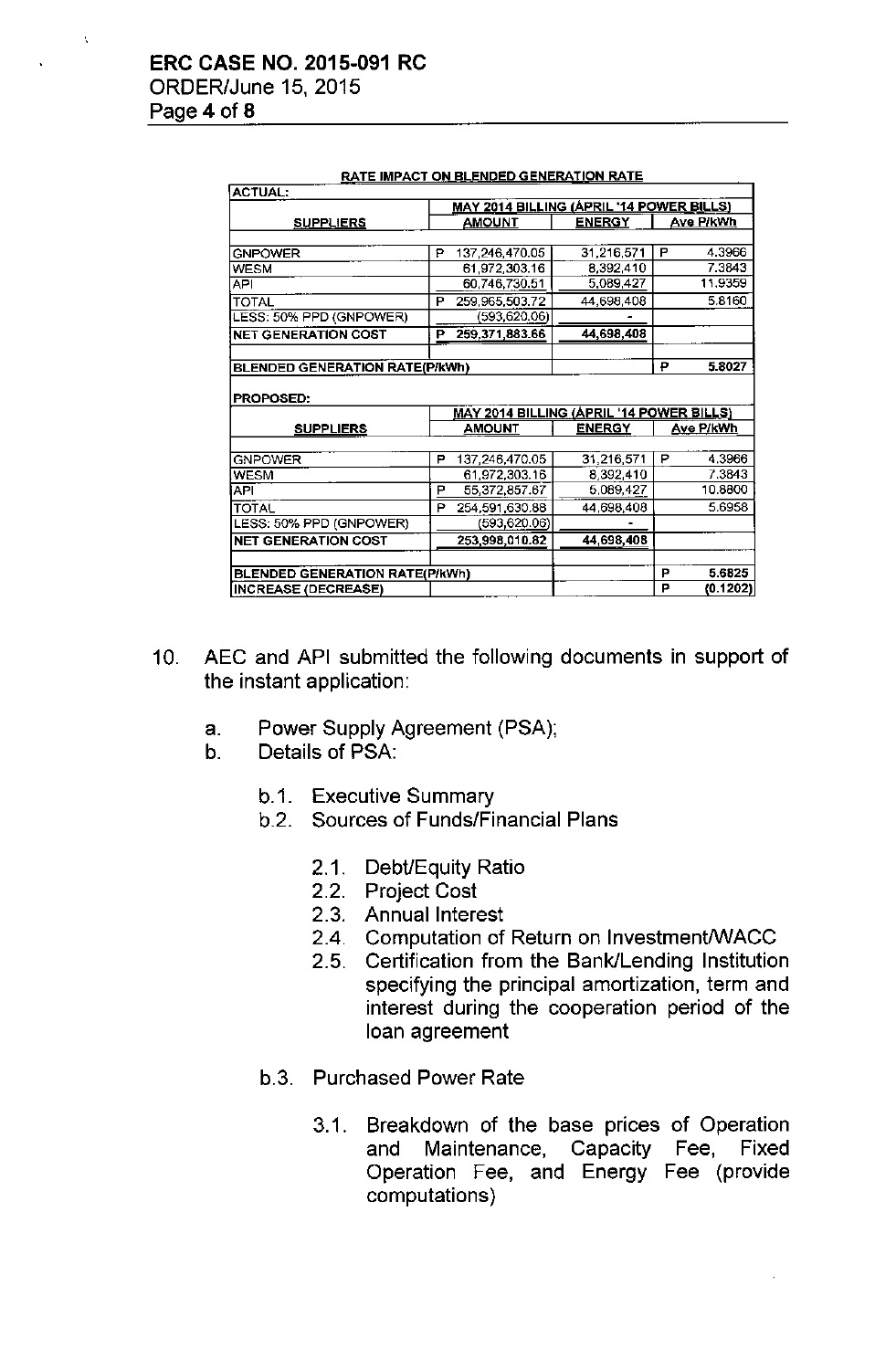- 3.2. Sample Computation of Power Rates with the supporting documents on the assumptions taken
- 3.3. If applicable, basis/rationale of indexation and level of indexation
- bA. Cash Flow specifying the following:
	- 4.1. Initial Costs
	- 4.2. Breakdown of Operating and Maintenance Expenses and
	- 4.3. Minimum Energy Off-take (MEOT);
- c. Articles of Incorporation (AOI);
- d. SEC Certificate of Registration;
- e. Latest General Information Sheet;
- f. Environmental Compliance Certificate;
- g. Filed application for Certificate of Compliance (COC);
- h. Relevant technical and economic characteristics of generation capacity, installed capacity, mode of operation and dependable capacity of the plant;
- i. Approved AEC-API Amended Energy Purchase Agreement (existing);
- j. Single Line Diagram of API Connection Point;
- k. Distribution Development Plan (DDP) showing 2015-2024 forecasted load as submitted to DOE;
- I. Details of procurement process leading to selection of supplier - RFPs, proposals received, tender offers, etc.;
- m. Details of load forecast projections in accordance with latest DDP and the variability of those projections over the proposed contractual period, including estimation of the potential reduction in load due to retail competition. Any inconsistency shall be supported by relevant analysis;
- n. Transmission Service Agreement (TSA); and
- o. Average Daily Load Curve of AEC for 2014(Actual) and 2017(Forecasted); and
- 11. They pray that after due notice and hearing, the Commission issue a Decision approving the proposed PSA.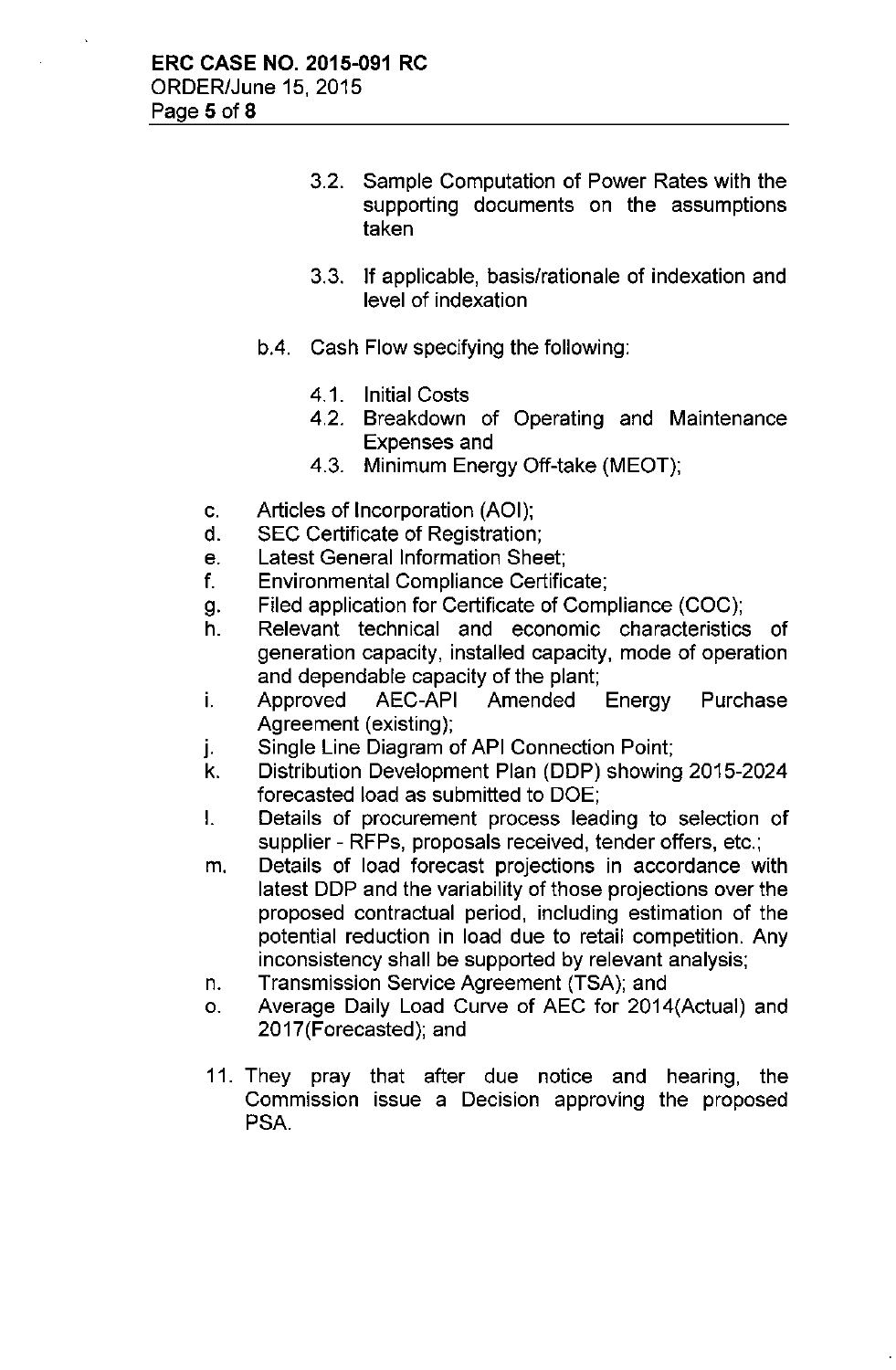Finding the said application to be sufficient in form and substance with the required fees having been paid, the same is hereby set for jurisdictional hearing, expository presentation, pre-trial conference and evidentiary hearing on July 24, 2015 (Friday) at ten o'clock in the morning (10:00 A.M.) at the AEC's Main Office, Don Juan Nepomuceno Avenue corner Doña Teresa, Nepo Mart Complex, Angeles City, Pampanga.

AEC and API are hereby directed to cause the publication of the attached Notice of Public Hearing, at their own expense, twice (2x) for two (2) successive weeks in two (2) newspapers of general circulation in the Philippines, with the date of the last publication to be made not later than ten (10) days before the date of the scheduled initial hearing. They are also directed to inform the consumers within AEC's franchise area, by any other means available and appropriate, of the filing of the instant application, their reasons therefor, and of the scheduled hearing thereon.

Let copies of the application, this Order, and the attached Notice of Public Hearing be furnished the Office of the Solicitor General (OSG), the Commission on Audit (COA) and the Committees on Energy of both Houses of Congress. They are hereby requested, if they so desire, to send their duly authorized representatives at the scheduled hearings.

Likewise, let copies of this Order and the attached Notice of Public Hearing be furnished the Office of the Mayor of Angeles City for the appropriate posting thereof on its bulietin board.

AEC and API are hereby directed to furnish all those making requests therefor with copies of the application and its attachments, subject to reimbursement of reasonable photocopying costs.

On the date of the initial hearing, AEC and API must submit to the Commission their written Compliance with the jurisdictional requirements attaching therewith, methodicaliy arranged and duly marked, the evidences of the actual posting and publication of the Notice of Public Hearing consisting of certification issued to that effect, signed by the afore-mentioned Mayor or his duly authorized representative, bearing the seal of his office, and the affidavits of the Editors or Business Managers of the newspapers where said Notice of Public Hearing were published together with the complete issues of the said newspapers, and such other proofs of compliance with the requirements of the Commission.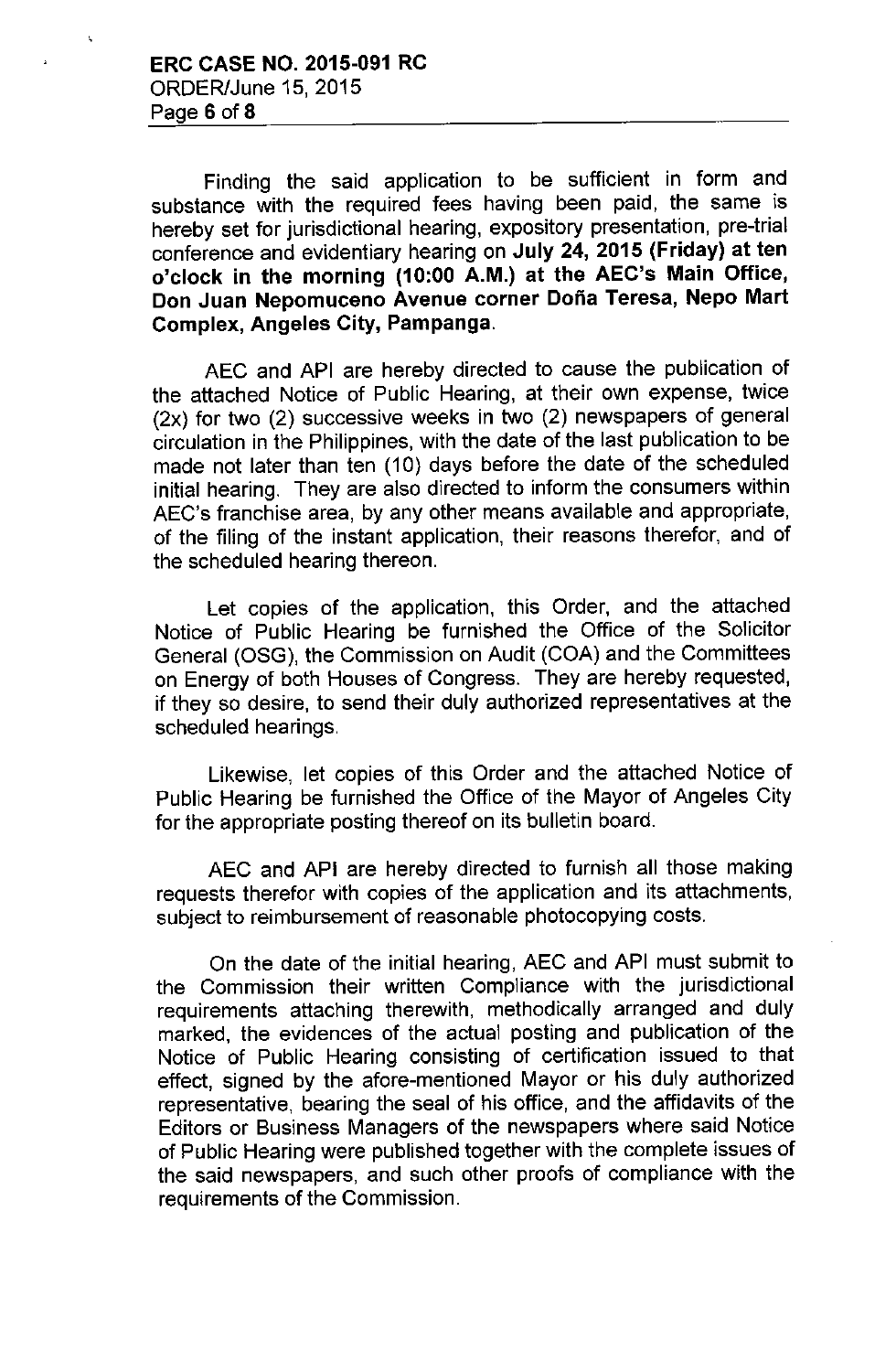'.

AEC, API and all interested parties are directed to submit, at least five (5) days before the date of initial hearing and pre-trial conference, their respective Pre-Trial Briefs containing, among others:

- (a) A summary of admitted facts and proposed stipulation of facts;
- (b) The issues to be tried or resolved;
- (c) The documents or exhibits to be presented, stating the purposes thereof and proposed markings therefore; and
- (d) The number and names of the witnesses, with their written testimonies in an individual affidavit form, to be attached to the Pre-Trial Brief.

Failure of AEC and API to submit the required Pre-Trial Brief and Judicial Affidavits of their witnesses within the prescribed period shall be a ground for cancellation of the scheduled hearing, and the resetting of which shall be six (6) months from said date of cancellation.

As part of the pre-trial conference, AEC and API must also be prepared to make an expository presentation of their application, aided by whatever communication medium that they may deem appropriate for the purpose, in order to put in plain words and explain, for the benefit of the consumers and other concerned parties, what the application is all about and the reasons and justifications being cited in support thereof.

## SO ORDERED.

Pasig City, June 15, 2015.

FOR AND BY AUTHORITY OF THE COMMISSION:

A COUT △ **1** Divided boot

*tni'flb'¥t091 RC/AEC and API PSA IniJialOrder*